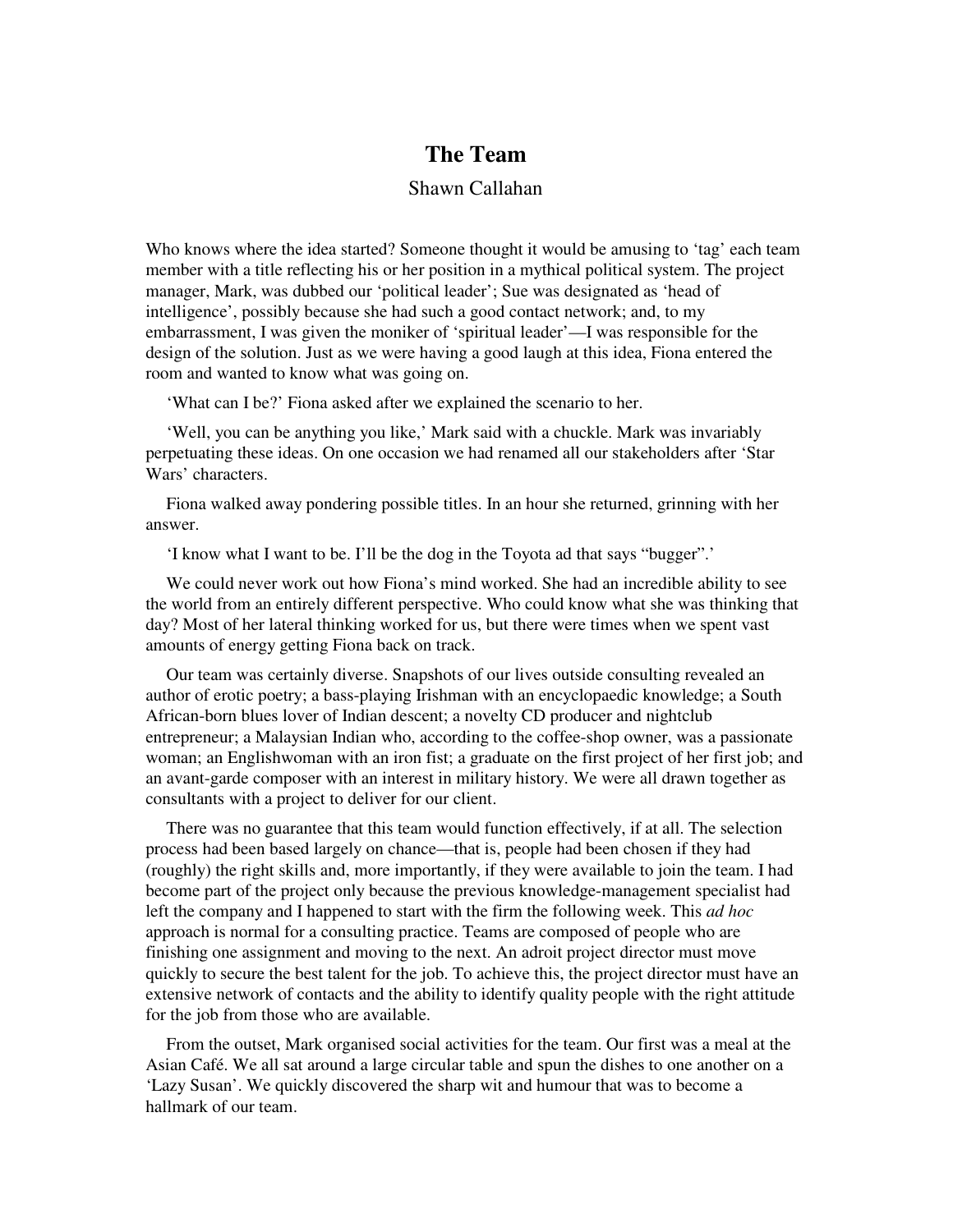'Liam, what do you think of this place?' Mark asked as he took another sip of his laksa.

'Their laksa is probably number two in Canberra after the Dickson Noodle House,' replied Liam.

We soon discovered that Liam kept a mental ranking of a vast array of apparently unrelated items. After that night we frequently asked where something ranked on the 'Liam scale'. But our questions for Liam did not stop there. We ended up asking him all sorts of apparently irrelevant questions. During the report-writing stage, Mark and I were attempting to describe the client's disparate information sets. We knew there was a word for a string of islands, and that this would make an apt metaphor; and we knew that Liam would know the word we were after.

I called Liam on his mobile. 'What do you call a string of islands?' I asked. Without a hint of hesitation, Liam responded with his own question: 'What type of geology are you interested in?'.

I was instantly reminded of a 'Monty Python' scene in which a troll guarding a bridge asks a knight: 'How fast does a swallow fly?'. The knight responds: 'African or Indian?'—at which the troll vanishes in a puff of smoke! Mark and I were frequently 'blown away' by the breadth of Liam's knowledge.

During the six-month project we averaged a social outing every month—including cooking lessons at The Fig restaurant, a rugby match between Australia and Argentina, an afternoon of home brewed beer and paella at Liam's, drinks at the hotel's Presidential suite, Spanish food at another restaurant called Champions and a hike up Mount Ainslie in the hope of meeting Kim Beazley (who at the time was leader of the opposition and getting himself fit for the upcoming election). Spending time with each other created enjoyable and effective work relationships in which we developed trust and an understanding of our various skills and ways of working.

Having clearly defined roles helped to engender cohesion in the team. Mark was the project manager, I was the knowledge-management and intelligence specialist, Liam and Sue provided expertise in information technology, Ann provided high-level contact with the client, Greg and Patricia were human-resources specialists, and Fiona was a business-process consultant. In view of the size of the project, we divided the workload and assigned responsibility for different aspects to various individuals within the team. We developed a level of trust that allowed us to adopt approaches and recommendations devised by our colleagues. This is not to say that we didn't have robust conversations in which we 'nutted out' the important aspects of the project. We undertook these conversations in the understanding that everyone's viewpoint was valuable and that a consensus was required before we progressed. We became adept at playing our respective roles on the team.

I remember Karl-Erik Sveiby saying that trust provides the bandwidth for communication. However, communication is impossible without good conversations. We met every day at 9.30 am over coffee and muffins. We always used the same room, which became covered in our drawings and notes—a constant reminder of previous conversations and agreements. These meetings were an opportunity to raise issues of concern, inform the team of new strategic directions, and update everyone of where we were with respect to the overall project plan.

In addition to our morning meetings (which tended to be only 30 minutes to an hour in duration), we held three half-day sessions in which we included the client and other